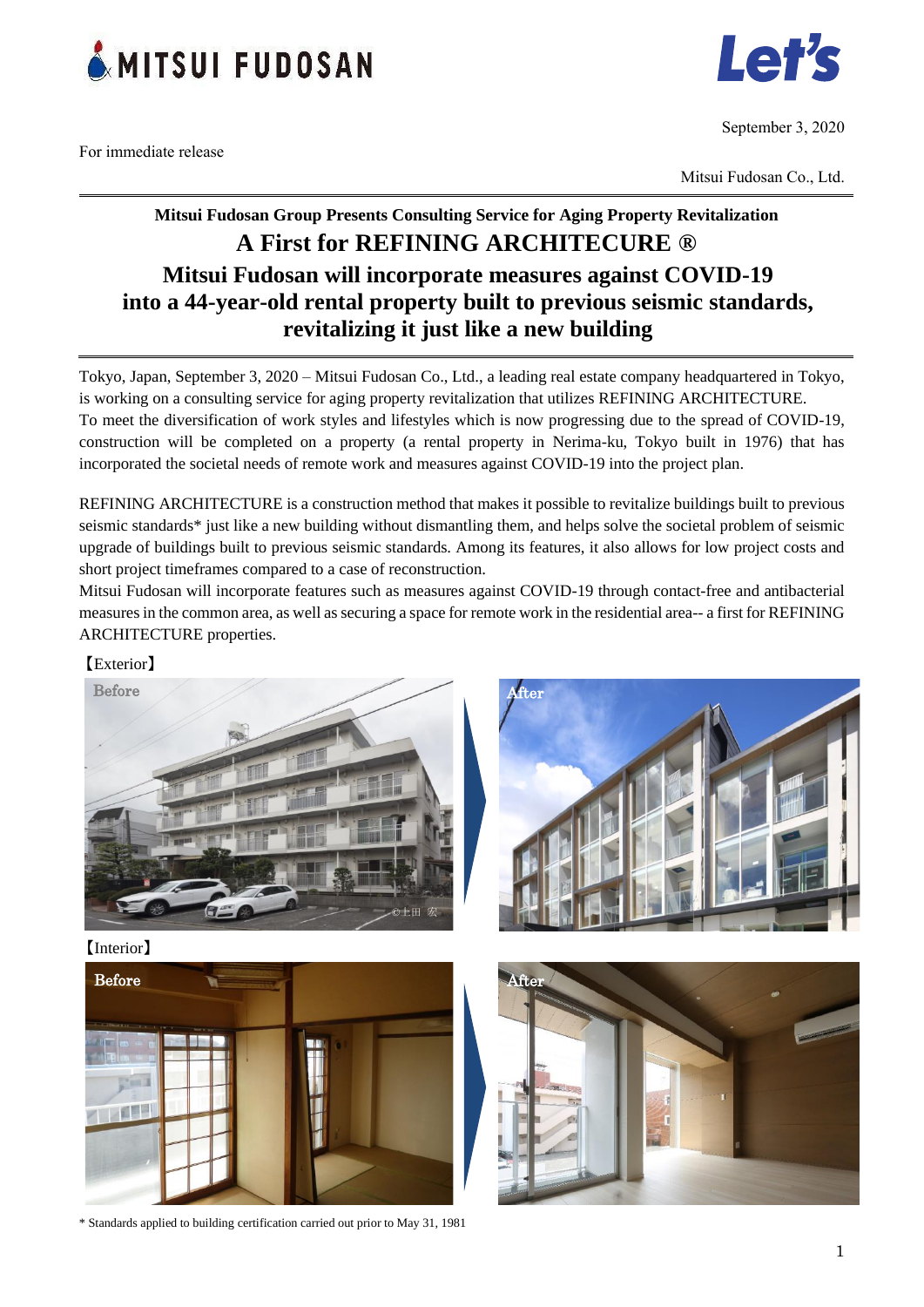## **■ A project plan flexibly adapted to changes in societal needs**

#### **(1) Measures against COVID-19 in the common area through contact-free and anti-bacterial measures**

Mitsui Fudosan has implemented measures against COVID-19 in the common area so that tenants can live with peace of mind, such as by installing antibacterial gel in the entrance, installing attachments to the door handles that may be touched by a large unspecified number of people in places like the garbage storeroom, attaching antibacterial sheets to the buttons inside the elevator, and installing holders for antibacterial gel to the doors of each residence.



#### 【**Measures against COVID-19 in common area**】

#### **(2) Securing remote work space in residential areas**

While remote work is becoming common as one of many diverse work styles due to the spread of COVID-19, needs are increasing to secure a space to concentrate and work inside the home. In this property, we transformed the former balcony area into living quarters, secured a space in the living room to be used as a remote work space and installed specialized outlets and recessed lights. In this way, the living quarters are designed to allow for flexible accommodation to new work styles and lifestyles.



<Floor plan for after REFINING ARCHITECTURE>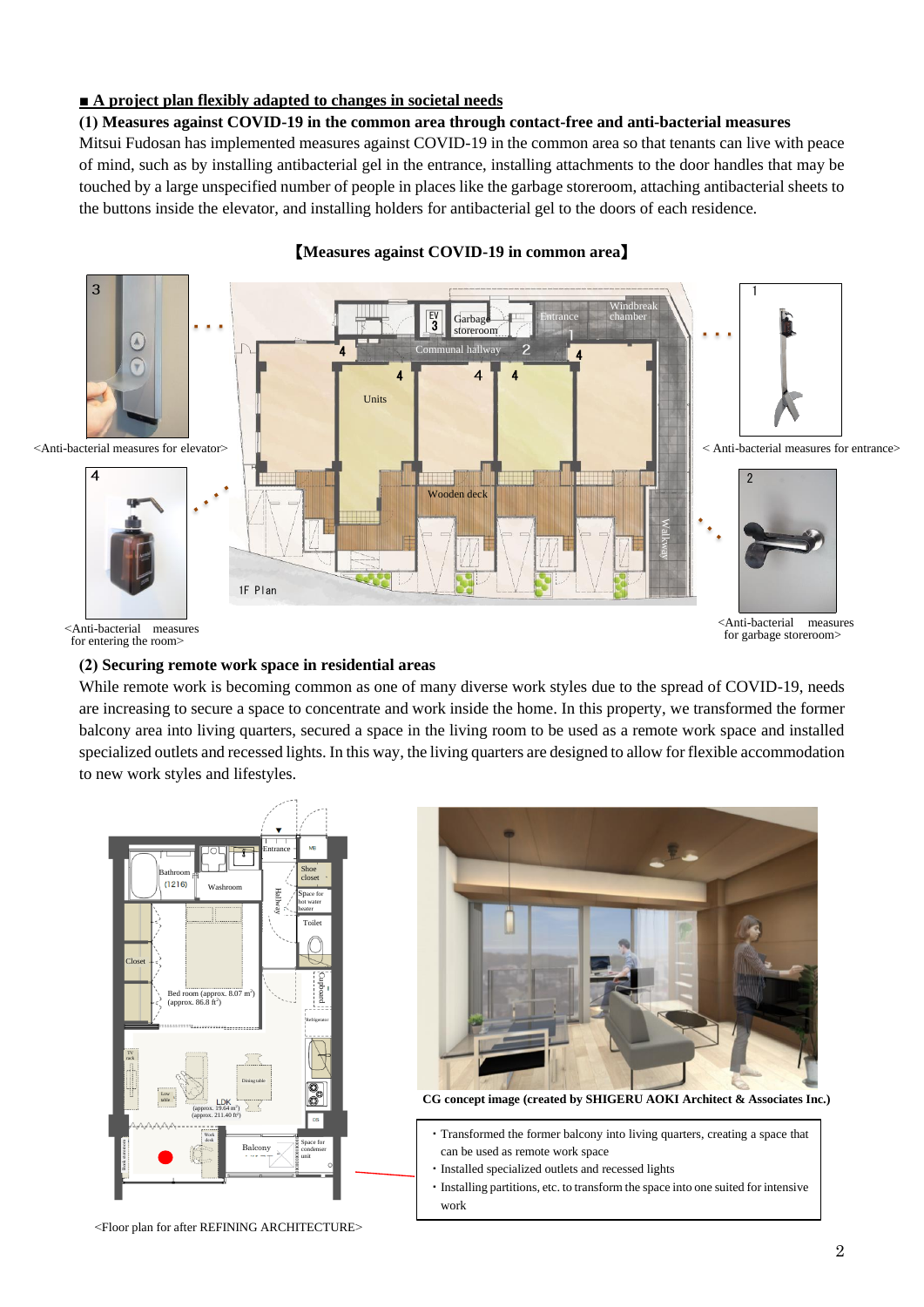# 【Property Overview】

| Location  | 3-27-3, Hikawadai, Nerima-ku, Tokyo                                                                 |
|-----------|-----------------------------------------------------------------------------------------------------|
| Access    | Three-minutes' walk from Hikawadai Station on the Tokyo Metro                                       |
|           | Yurakucho Line and Fukutoshin Line                                                                  |
|           | Area of use/ Fire prevention district, etc. Type 1 residential area/ Quasi-fire prevention district |
| Site Area | 795.35m <sup>2</sup>                                                                                |

### 【New plan overview (planned)】

| Purpose                             | Rental housing (19 units)                                                                                     |
|-------------------------------------|---------------------------------------------------------------------------------------------------------------|
| <b>Structure</b>                    | Reinforced concrete (partially steel)                                                                         |
| Year built                          | Completion planned in mid-September 2020 (built in 1976)                                                      |
| Total floor area/Building area      | 1143.99m <sup>2</sup> /380.43 m <sup>2</sup> (12,313.8 ft <sup>2</sup> /4,094.9 ft <sup>2</sup> )             |
|                                     | (original: 869.41 m <sup>2</sup> (9,358.2 ft <sup>2</sup> )/269.78 m <sup>2</sup> (2,903.8 ft <sup>2</sup> )) |
| Building certification application/ | • Construction type: Large-scale remodeling/ Expansion                                                        |
| Certificate of inspection           | • Scheduled to obtain certificate of inspection                                                               |
| Reinforcement plan                  | Guarantee a seismic index rating of 0.6 through new installation of                                           |
|                                     | damper walls                                                                                                  |
| Common area                         | Newly install entryway and entrance, elevator, mailbox, delivery                                              |
|                                     | locker, bicycling parking lot, automated locks, entrance doors, and                                           |
|                                     | update all other doors in the common area; move piping space from                                             |
|                                     | common area hallways to location that allows for maintenance; and                                             |
|                                     | refurbish all exterior walls and common facilities                                                            |
| Residential area                    | Change room dimensions to those in line with market needs; upgrade                                            |
|                                     | residential facilities and interior just like a new building; change                                          |
|                                     | window to a multi-layered glass sash; update insulation; install new                                          |
|                                     | double-layered flooring                                                                                       |
| Architect                           | SHIGERU AOKI Architect & Associates Inc.                                                                      |

## **■ About REFINING ARCHITECTURE**

ī

REFINING ARCHITECTURE is a method of structural revitalization proposed by SHIGERU AOKI Architect & Associates. Unlike reform and renovation, it has the following features.

#### Features of REFINING ARCHITECTURE

(i) Seismic reinforcement that does not interfere with the outside view or exterior

We will eliminate walls and facilities when they pose no problems for seismic functions, reduce the weight of the building, and improve seismic functions using a unique reinforcement method not through braces, etc.

(ii) Low cost and reduced construction timeframe compared to reconstruction

We will refurbish facilities and exterior and interior at 70% of the cost of reconstruction. Because there is no need for dismantling and construction of a new frame, the construction timeframe is also reduced. \*1

(iii) Reobtained certificate of inspection, making it just like a new building in legal terms as well

All existing laws and regulations concerning the main building will be applied. As a result, we will obtain a certificate of inspection and guarantee liquidity of potential assets. In particular, with regard to structure, we will create a "home information record" \*2 to leave a record of the maintenance and repair process.

(iv) Reduces construction waste and is environmentally friendly Reuse of the existing frame makes it possible to greatly reduce the construction waste that is generated during dismantling.

\*1 The performance results of SHIGERU AOKI Architect & Associates and Mitsui Fudosan. However, it depends on the features of the property.

\*2 An information record of the building, proposed by Professor Tomonari Yashiro of the Institute of Industrial Science, The University of Tokyo